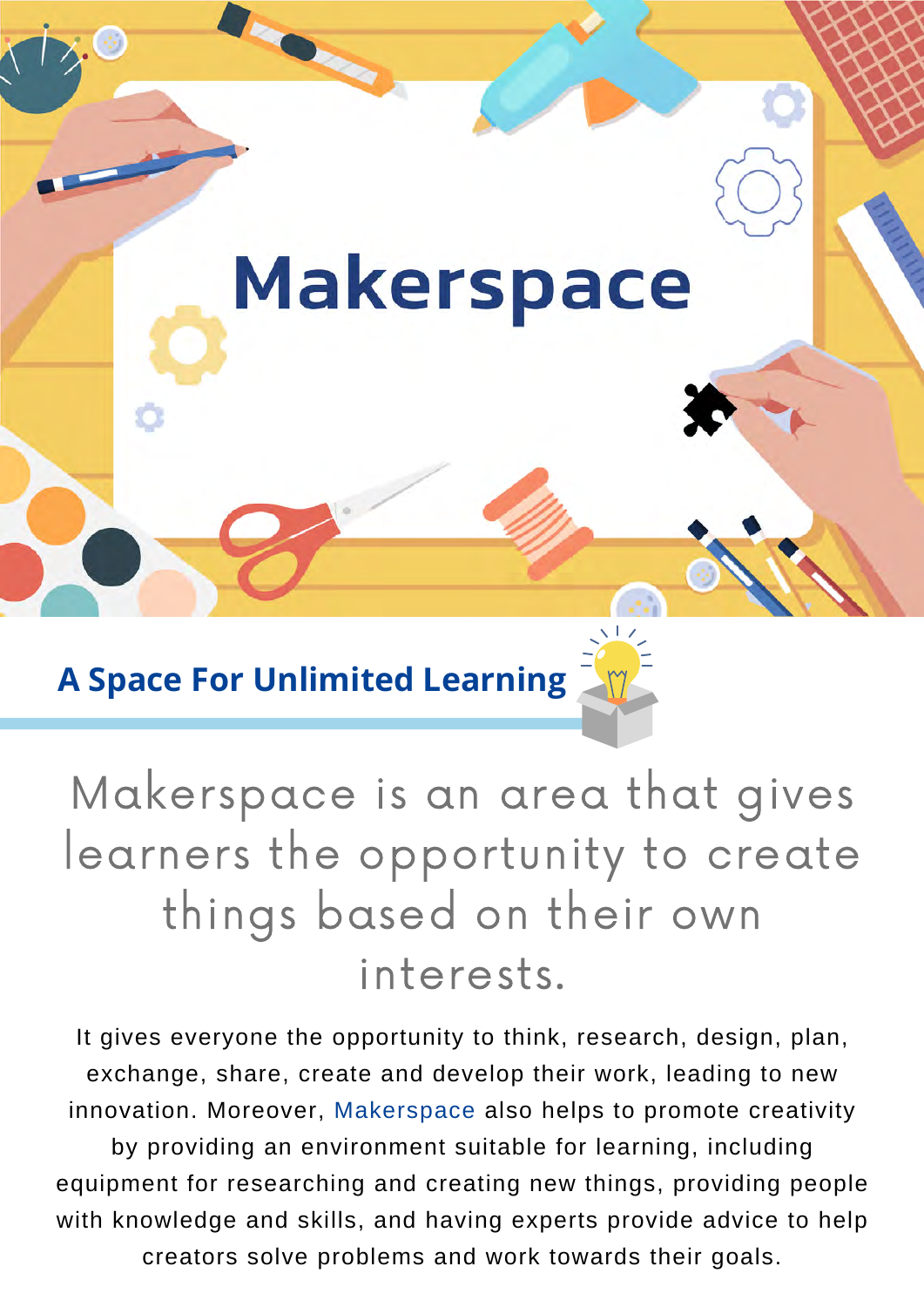

# **How Does Learning Occur in a Makerspace?**

Learning through Makerspace is possible through the use of a systematic process known as the STEAM Design Process. This 5-step process begins with questions about a problem (Ask), thinking of ways to solve that problem (Imagine), then making a detailed plan (Plan), creating a solution (Create), and appraising how the work went and remaking the solution to be better (Reflect & Redesign). Learning by using the STEAM Design Process in a Makerspace creates a familiarity with step-by-step problem solving for students, and develops learners to be thinkers, problem solvers, and reasonable in their actions.

 Questions are great tools for self-learning. Good questions lead to observations, predictability, and analytical thinking. They also can stimulate curiosity, an interest in wanting to solve problems, the need to develop, and the desire to test difficult challenges.

 Guidelines for asking questions include a focus on measurement and counting, asking about topics that interest a learner, comparative questions, questions about reactions and behavior, or predictions of what will happen.

# **Step 2 - Imagine**

**Step 1 – Ask**

 This step involves coming up with ideas to solve problems that occur, using original experience, brainstorming, asking additional questions, or searching for information to get the best possible answer. Generally in this step, a solution to a problem can be found, or even several answers for that matter. Learners will have to decide the best and most possible solution to get to the next step. They record their answers and decisions through drawing or creating tangible models that show what can truly be created.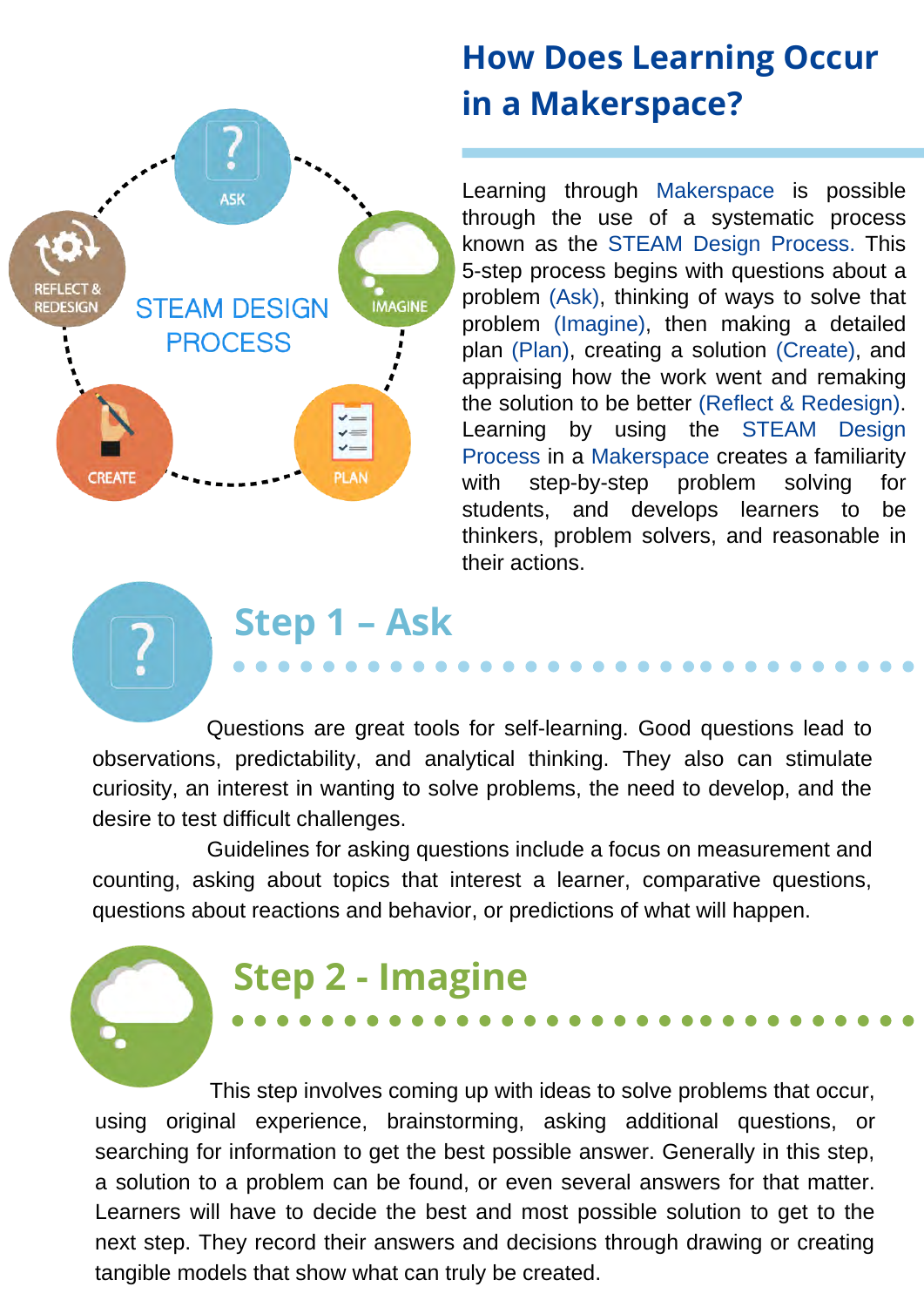**Step 3 - Plan**

 In this step, learners specify the resources that are to be used, and lay out a process for how to make the ideas from the Imagine step become a real thing. Plans should be thought of in accordance with reality and should be reasonably possible to implement. They can be recorded in many forms, such as writing notes, making maps, using diagrams, or any other method not listed above.



## **Step 4 – Create**

 Learners follow their plan in this step. Creativity can result in many ways here, such as using materials to build a model, communication devices, books, concept art, an information campaign, or something else. In the action of creation, unexpected problems can be encountered, which may cause new questions to occur on top of the original question. Learners can go back to the Imagine step to try and fix the problem again, try to create in a new way through flexible thinking, or try to alter their methods and materials.

# **Step 5 – Reflect & Redesign**

 Here learners consider what they have created, compare it with the question or problem, decide if the question has been answered or the problem solved, and to what degree. They also can review the creation process, and compare it with what was imagined, so that development and improvement of the work can be achieved in the future. This can be done by oneself, or by allowing others to comment and suggest improvements.

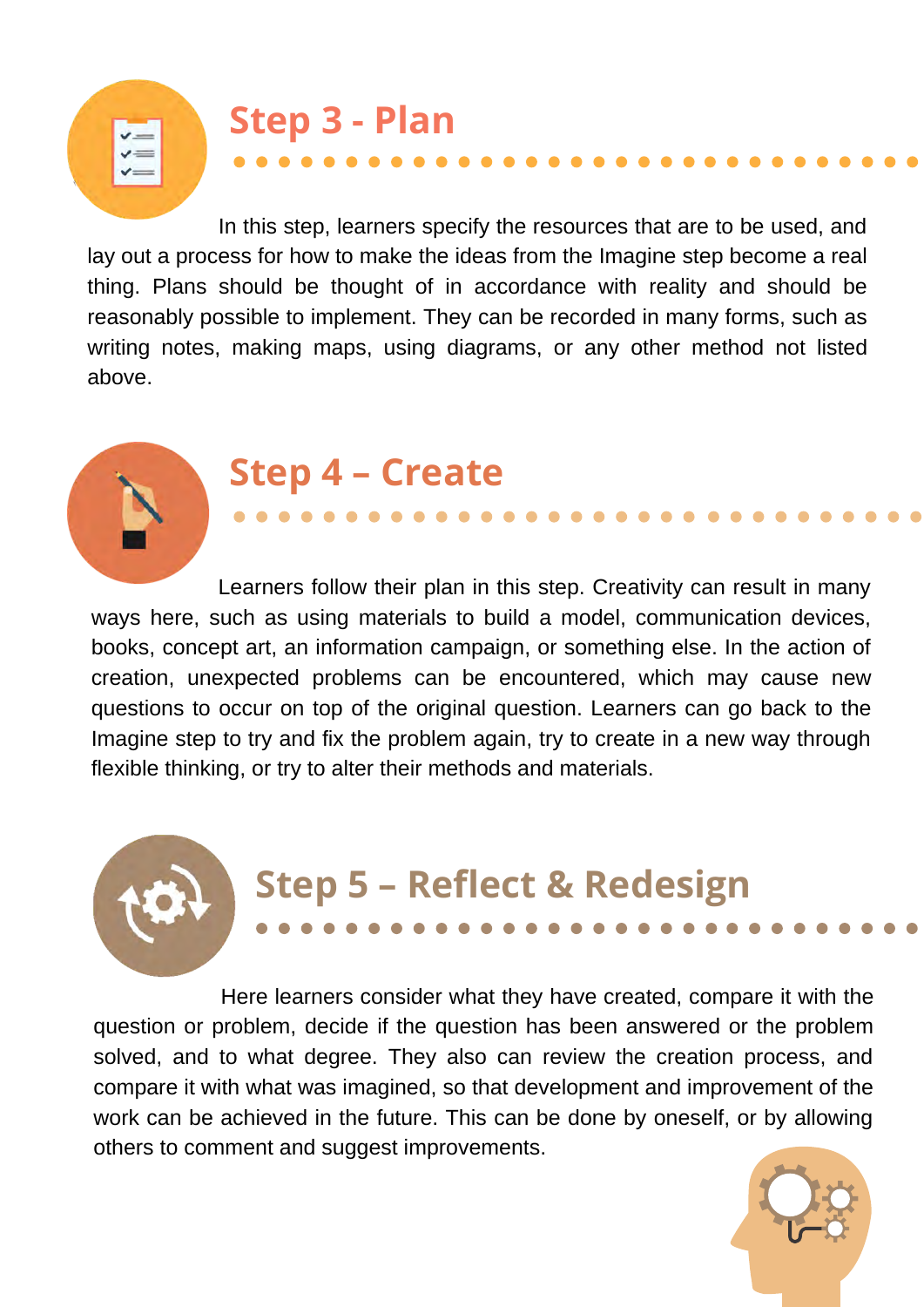## **Makerspace – Learning Many Subjects Simultaneously**



STEAM Education is an education management method that integrates interdisciplinary knowledge, including Science, Technology, Engineering, Art and Mathematics. By focusing on applying knowledge to solve real-life problems, Makerspace activities are appropriate to be used in conjunction with STEAM Education in order to effectively develop a learner's potential.

There is consistency in not being committed to studying only one branch of education, but to give learners the opportunity to choose what they enjoy and are most interested in. People like to begin with things that are closest and most familiar to them, because it's easy for students to relate to the context of their daily lives. During the creative process, learners must link all of their knowledge to their experience, which is not limited to just one single area. Learning to solve problems in such a way is a natural way of learning that can be applied in life.

### **Makerspace – Learning in the 21st Century**

The 21st century is an age of information. There is knowledge and new things happening all of the time. Those who will succeed in the future are those who have learning skills, as well as the capability to live a good life together. Teaching in the 21st century focuses on skills more than knowledge; on practice; on the process of finding answers to questions; on development of an individual's potential.

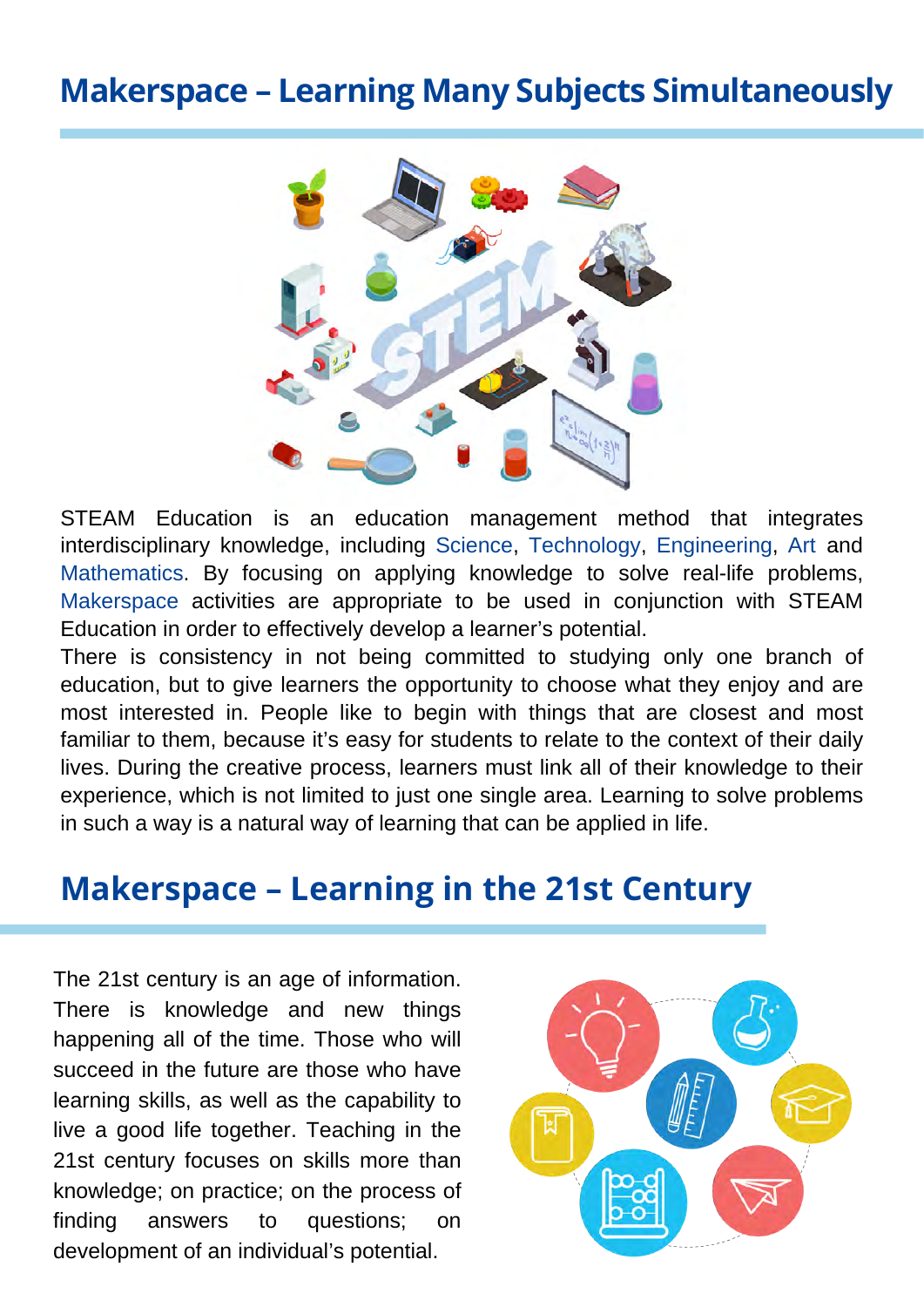**Learning with the STEAM Design Process through Makerspace activities promotes essential skills for the 21st century, including**



**Creativity and Innovation Critical Thinking and**



**Problem Solving**



**Collaboration, Teamwork and Leadership**



**Communications, Information and Media Literacy**





**Self-Awareness Self-Management**



**Responsibility and Decision Making**



**Relationship Skills Social Awareness**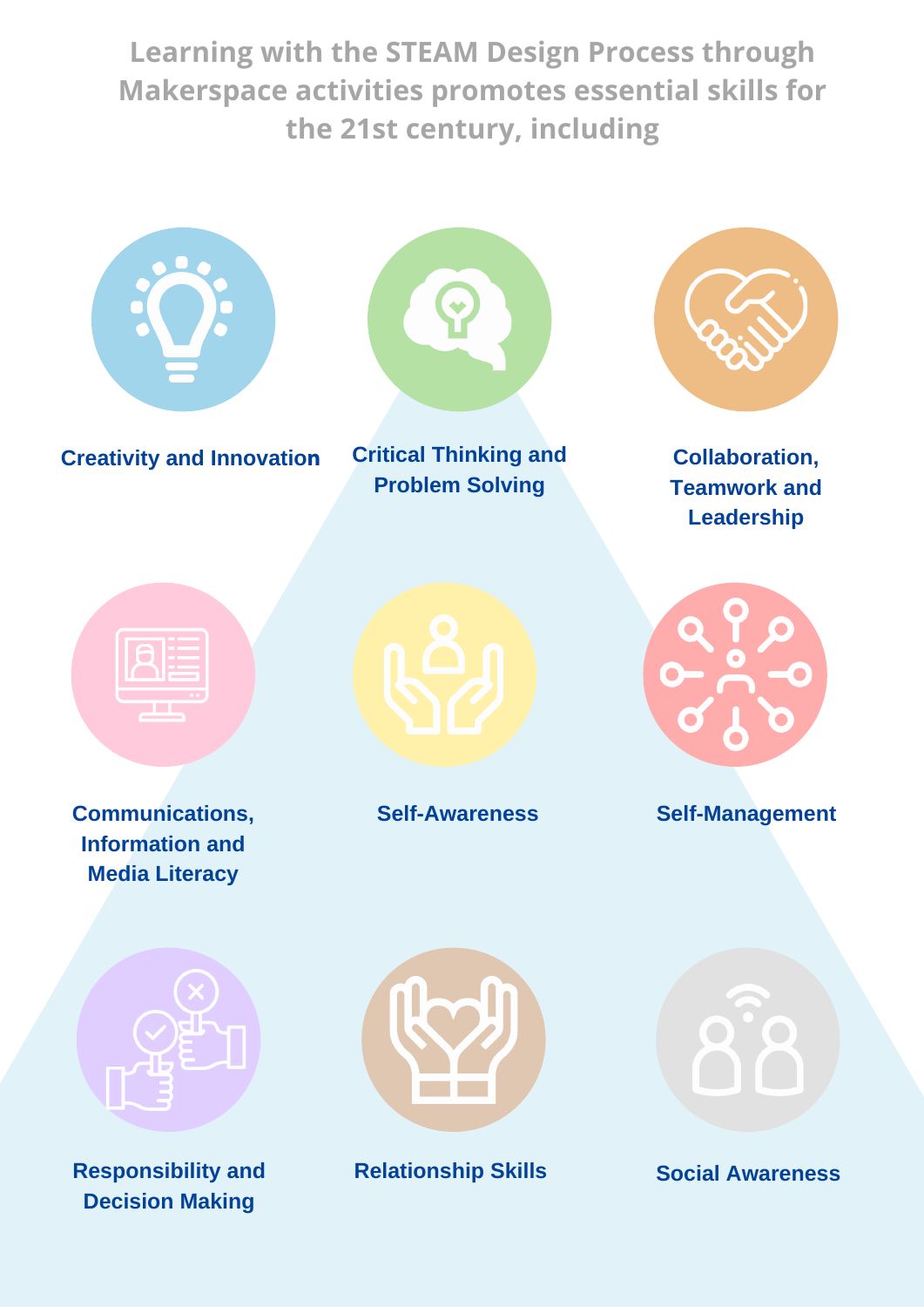

Assessing skills in students can be done in many ways, including observation, oral interviews, quizzes, reviewing student notes, and also self-reported student portfolios.

Makerspace activities encourage students to use the knowledge of multiple integrated subjects (STEAM Education) to solve problems in a systematic, scientific process (the STEAM Design Process) to enable students to develop learning skills and 21st century skills in order to achieve success in the future.





# **Managing a Makerspace**

The prerequisites and arrangement of a Makerspace are certainly not fixed. Therefore, every Makerspace is different. Regardless of where it is, however, there are things to keep in mind when arranging the space.

There should be a collaborative workspace so that learners can work together conveniently, space provided for working alone (temporarily), and adequate space for the storage of equipment and materials in an orderly fashion. There should be paths wide enough for users to access the area. Decorations should be arranged to create an interesting atmosphere, encourage participation and stimulate learners to solve problems. You may use local materials to create the atmosphere of the space, and these don't have to be new, expensive, or specifically designed.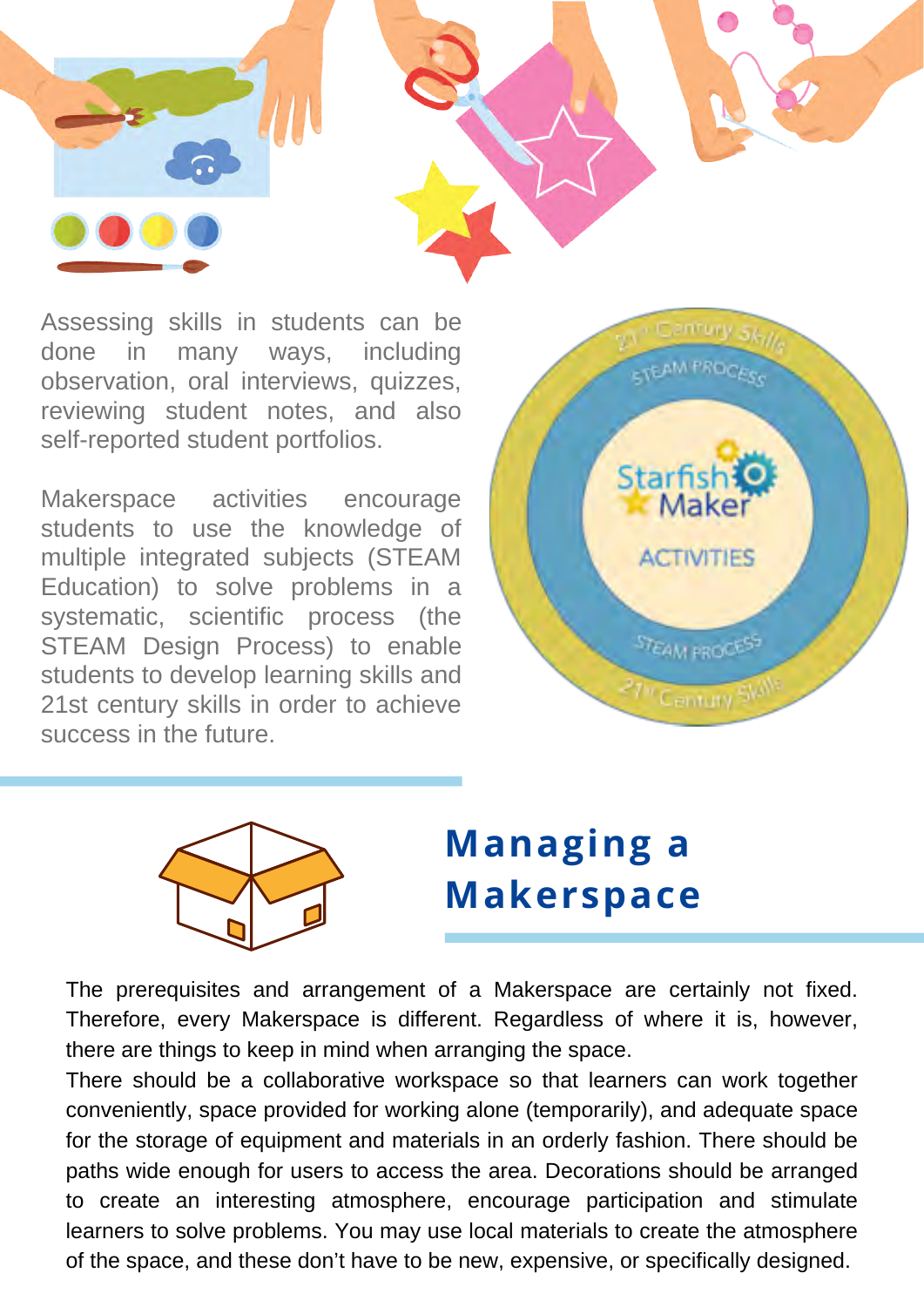

Equipment, tools and materials should be allocated that make learners feel comfortable. There should be organized storage that is easy to access and organized into categories so that learners can pick up, use and store materials on their own. This builds the self-management skills of the learner, and also makes it easy to check the amount or availability of equipment for the next time the space is to be used.

For the creation process and for stimulating creativity, there should be boxes, shelves or areas where learners can put inventions that they do not use or do not want to throw away or separate into pieces for storage. These things may be modified in the future to be more useful, or can inspire other creators to make something new. Meanwhile, finished works can be stored on a shelf that can be shown to stimulate the minds of other learners in the future.

Baan Pla Dao School uses the "Uncle Dick" Building, a one-story building located near the main entrance of the school as a location for its Makerspace project. Spaces are divided by activity and materials: a room for Arts & Crafts, a room for activities about Food, a room for Sewing and Fabric, a room for Electronics, a Storytelling room, and a room for Technology Media. Learners are free to choose equipment and materials from one room and use it in another room.

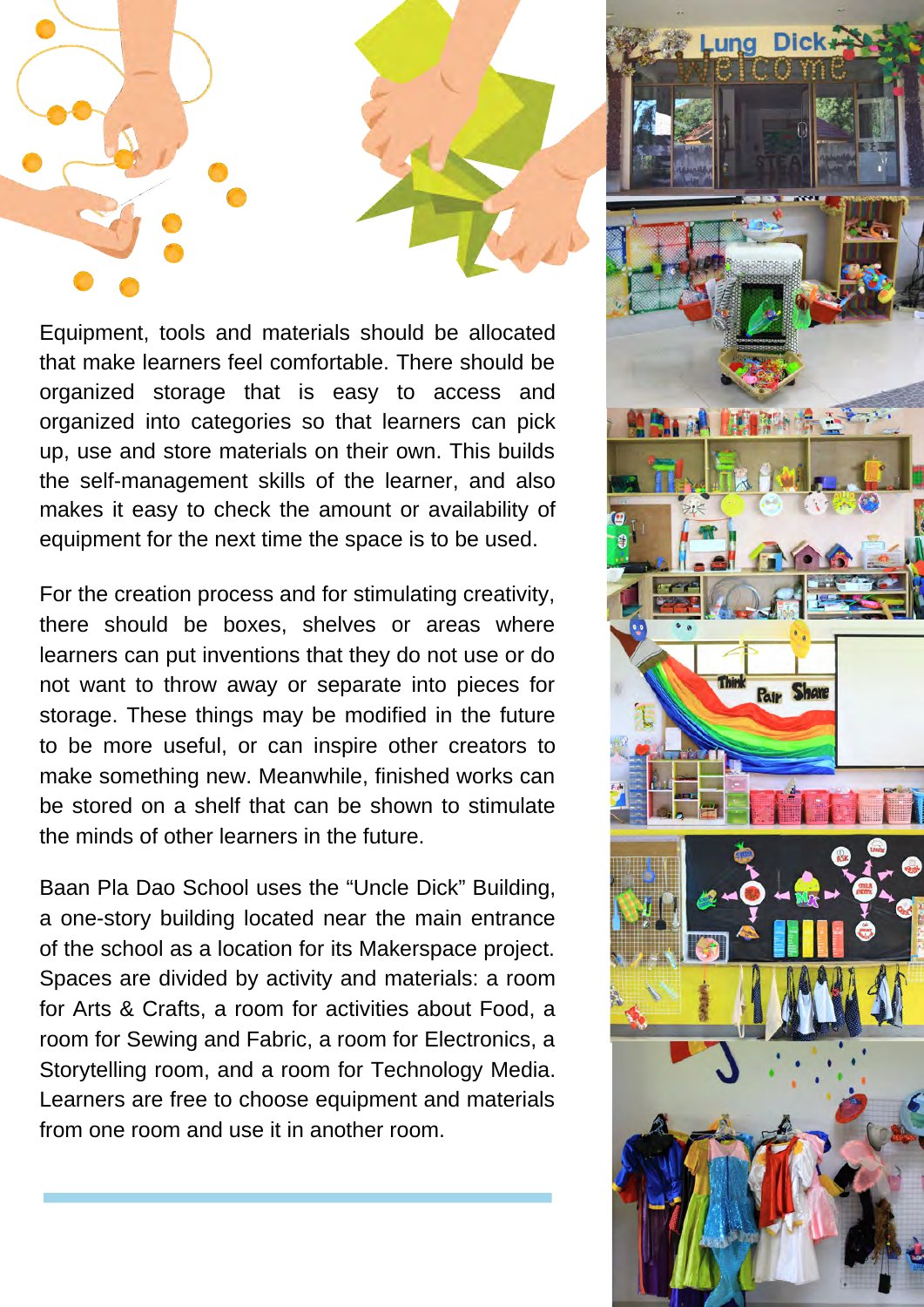## **Freedom To Create, But You Must Be Safe**

With all activities, there are associated risks included. Therefore, providing understanding and awareness about the dangers of improper use of tools or a lack of care is absolutely necessary. Tools should be explained in detail. The use of powerful equipment that can cause considerable bodily damage, or tools that are very complex should be explained carefully, because there is a chance of accidents happening otherwise. For safety, staff should focus on prevention. If an accident occurs, a correct and systematic approach to managing the situation can reduce the negative results.

# **Planning For Danger Prevention**



Accidents and hazards during operations may be due to two main factors: **equipment**, and **equipment users**. They can be cause by insufficient capabilities of a user, or the negligence and disregard of a user.



**To prevent dangerous situations that may occur with tools and equipment**

Tools and equipment must be in good working condition, have regular maintenance, and not be damaged;

A brief description of the components and operation of a device must be provided to the operator, for their understanding and in order to use carefully;

The installation of tools must be in a suitable place for operation – easy to access, not too narrow of a space, not obstructing the operation of other tools, with sufficient light, and not too hot or too cold;

Users of tools should understand the probability of danger arising from use, reasons that may lead to a dangerous situation, and should be advised of the risks involved during use of the equipment.